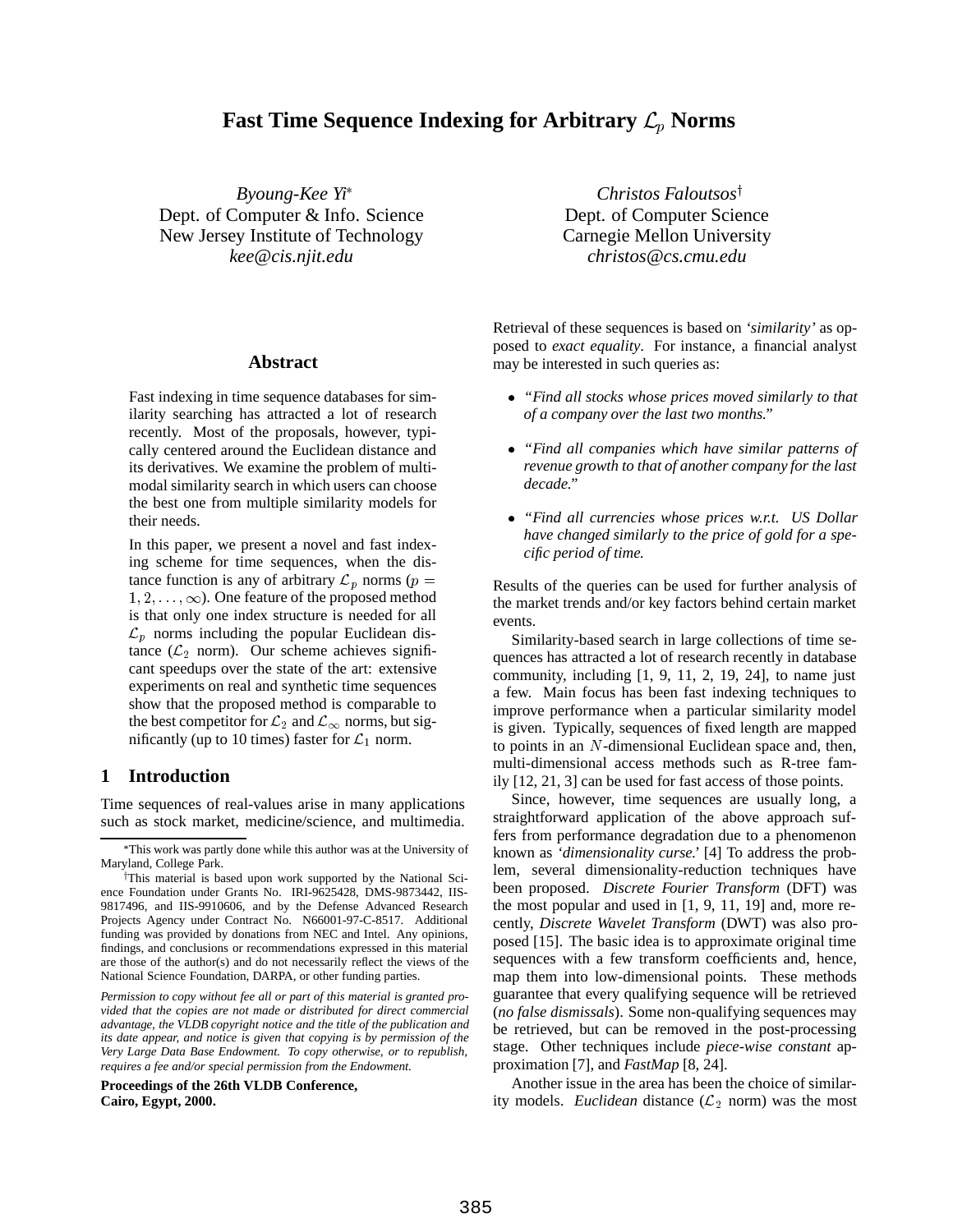heavily used one [1, 9, 11, 19]. Linear correlation coeff. [15] is closely related to the normalized Euclidean distance [8]. We investigated the *Time Warping* distance in [24]. Infinity norm  $(\mathcal{L}_{\infty})$  was proposed in [2] as part of a more complex similarity model. Other similarity models are also possible and have been proposed, but due to the space limitation we do not discuss them any further.

We note the following limitations in the previous approaches.

- **Multi-Modality Support:** No single model of similarity is suitable for every application. Sometimes several similarity models may be required for the same database of sequences, depending on different perspectives of different users. (Even a single user may want to have multiple models.) No previous work has proposed a single framework to support this *multimodal* query processing for time sequences. To support it, we are forced to implement different techniques for different models into a DBMS, which is not efficient and only add complexity to the system, making it hard to build core DBMS components such as query optimizer, since different techniques may require different access methods and storage organizations *etc.*
- **Feature Extraction:** Proposed feature extraction (dimensionality reduction) methods are either (a) only suitable for a particular similarity model, or (b) have other shortcomings. For example, DFT as well as DWT has been shown very effective when the given distance function is Euclidean, but its effectiveness is questionable for other similarity models. FastMap may be used for a wider class of models, but it does not guarantee '*no false dismissal*.' Piece-wise constant approximation does not allow for indexing due to its irregularity.

In this paper, we address the above problems and propose a new similarity-based query processing scheme for time sequences. We focus on arbitrary  $\mathcal{L}_p$  norms, since they have been widely used in real applications and can be used as basic building blocks for more complex similarity models as in [2].

We propose a new feature extraction method based on *segmented means*. We divide each time sequence into a fixed number, say 's', equal sized segments and take the mean of each segment to form a feature vector. It has a nice mathematical property such that we can decrease the given search range without affecting the correctness of the query results. Moreover, the proposed method provides a single unified framework in which,

- multiple similarity models are supported simultaneously,
- indexing for fast retrieval is supported, and,
- the same index structure can be re-used for different models.

| Symbol                | Definition                                                            |
|-----------------------|-----------------------------------------------------------------------|
| DFT                   | Discrete Fourier Transform                                            |
| DWT                   | Discrete (Haar) Wavelet Transform                                     |
| $\vec{x}$             | a time sequence                                                       |
| $x_i$                 | the <i>i</i> -th value of $\vec{x}$ (1 $\leq i \leq L$ )              |
| $ \vec{x} $           | length of $\vec{x}$                                                   |
| S                     | number of segments                                                    |
|                       | length of each segment ( $=[L/s]$ )                                   |
| $\frac{P_j^x}{F_s^x}$ | the j-th segment of $\vec{x}$ ( $1 \leq j \leq s$ and $ P_i^x  = l$ ) |
|                       | feature vector of $\vec{x}$                                           |
| $\epsilon$            | search tolerance                                                      |
| $\boldsymbol{w}$      | sliding window size for the subsequence matching                      |

Table 1: List of symbols

We will demonstrate the efficiency of the method via extensive experiments based on *whole-sequence* and *subsequence* matching queries against a stock price dataset as well as a synthetic dataset.

**Organization of the paper** In Section 2, we survey related work. In Section 3, we present our proposed method in detail as well as how to use existing techniques. Section 4 reports experimental results to compare the proposed method and the competitors. Finally, Section 5 discusses the key contributions of the paper. In Table 1, we list the symbols and their definitions that we use in the rest of the paper.

# **2 Related Work**

Similarity-based matching of time sequences has been studied extensively in the signal processing area, and specifically in speech processing [18]. However, the usual assumptions are a small dataset (*e.g.*, a few tens of phonemes) so that the primary concern is precision rather than efficiency in the presence of large datasets.

Performance is the main focus in the recent database work on sequence matching. They differ in what type of distance function is used and what type of matching they aim at. In [1], Agrawal *et al* examined the whole matching problem when the given dissimilarity function is the Euclidean distance, and suggest using the Discrete Fourier Transform (DFT). They argued that most of real signals need only a few DFT coefficients to approximate them. They proposed an indexing mechanism called *F-Index* which takes a few of the first coefficients and regards them as a point in the Euclidean space. Hence it makes possible to use any of readily available multidimensional access methods. The proposed method may allow a few false alarms which can be removed in the postprocessing stage, but guarantees no false dismissals. In [9], authors generalized the approach for subsequence matching. Follow-up work by Goldin and Kanellakis [11] suggested that we normalize the sequences first, to allow for differences in level and scale. Agrawal *et al* [2] introduce a new distance function for time sequences, aiming to capture the intuitive notion that two sequences should be considered similar if they have enough non-overlapping timeordered pairs of similar subsequences. The model allows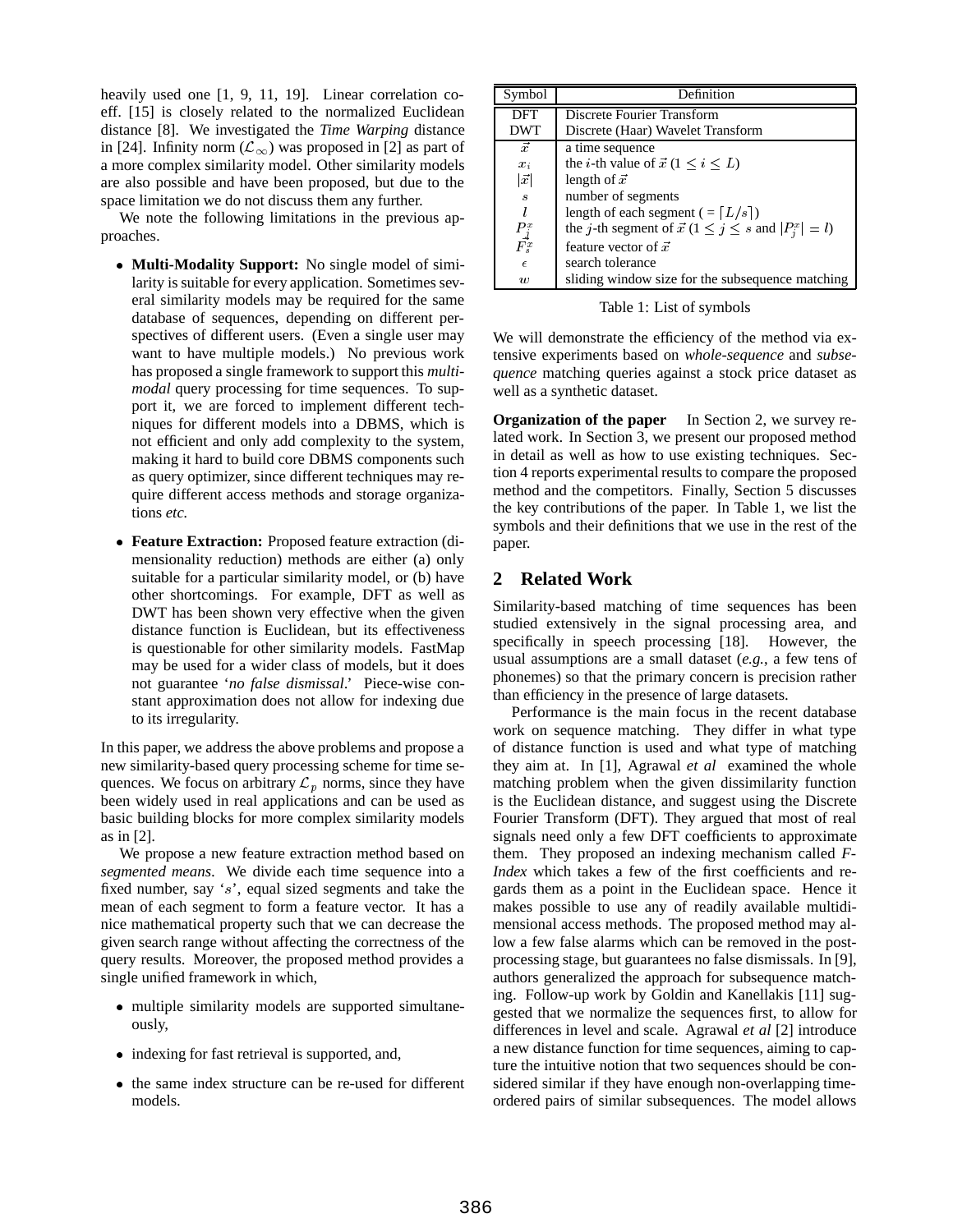| Ref.         | Dist.                           | Features               | Matching | Index | Transformations                                           |
|--------------|---------------------------------|------------------------|----------|-------|-----------------------------------------------------------|
| $\mathbf{I}$ | $\mathcal{L}_2$                 | DFT                    | whole    | yes   | none                                                      |
| [9]          | $\mathcal{L}_2$                 | DFT                    | subseq   | yes   | none                                                      |
| [11]         | $\mathcal{L}_2$                 | <b>DFT</b>             | whole    | yes   | offset translation.<br>amplitude scaling                  |
| [2]          | $\mathcal{L}_{\infty}$<br>based | none                   | subseq   | yes   | offset translation.<br>amplitude scaling,<br>gaps allowed |
| [19]         | $\mathcal{L}_2$                 | <b>DFT</b>             | whole    | yes   | moving average,<br>time scaling                           |
| [15]         | Corr.<br>Coeff.                 | DFT or<br><b>DWT</b>   | subseq   | no    | offset translation.<br>amplitude scaling                  |
| [7]          | $\mathcal{L}_2$<br>variant      | piece-wise<br>constant | whole    | no    | regional add                                              |
| [24]         | Time<br>Warping                 | FastMap                | whole    | yes   | none                                                      |
| [13]         | $\mathcal{L}_2$                 | PAA                    | whole    | yes   | weighting                                                 |

Table 2: Comparison of different approaches

the amplitude of one of the two sequences to be scaled by any suitable amount and its offset adjusted appropriately. It also allows non-matching gaps in the matching subsequences. Rafiei and Mendelzon [19] extend previous work by proposing techniques to handle moving average and time scaling (*i.e.*, globally stretching or shrinking of the time axis), but not time warping. In [15], authors proposed a hierarchical scanning method based on the linear correlation coefficient as a similarity measure. Faloutsos *et al* [7] proposed a generic framework for similar time sequences. It takes advantage of piece-wise constant approximations as signatures for fast comparison of sequences and allows for *regional add* transform. We proposed efficient techniques when the similarity measure is defined by the time warping distance [24]. Keogh and Pazzani [13] proposed a feature extraction method which is coincidently vey similar to ours, but their focus was on  $\mathcal{L}_2$ . These approaches are summarized in Table 2. We compared them in terms of the distance metrics, the features, the type of matching, the possibility of indexing and the allowed transformations.

# **3** Indexing Time Sequences for  $\mathcal{L}_p$  Norms

Different dissimilarity measures have been discussed in the literature. Among others,  $\mathcal{L}_p$  norm is the most popular class of dissimilarity measures and defined as follows:

$$
\mathcal{L}_p(\vec{x} - \vec{y}) = \left(\sum_{i=1}^L |x_i - y_i|^p\right)^{\frac{1}{p}}
$$

It is called the *city-block* or the *Manhattan* norm when  $p =$ 1, and the *Euclidean* norm when  $p = 2$ . In the extreme case when  $p = \infty$ , it is called the *maximum* norm and can be reformulated as follows:

$$
\mathcal{L}_\infty(\vec{x} - \vec{y}) = \max_{i=1}^L |x_i - y_i|
$$

It is known that  $\mathcal{L}_2$  norm is optimal (in the Maximum Likelihood sense) when measurement errors are additive, *i.i.d.* (independent, identically distributed) Gaussian [22]. It has been the most popular dissimilarity measure in similar time sequence matching [1, 9, 11, 19]. Linear correlation coefficient was used in [15], but it can be effectively converted to  $\mathcal{L}_2$  norm without loss of information [8].



Figure 1: Different characteristics of  $\mathcal{L}_1$ ,  $\mathcal{L}_2$ , and  $\mathcal{L}_{\infty}$ 

 $\mathcal{L}_1$  norm is optimal when measurement errors are additive, *i.i.d.* Laplacian (or Double Exponential), hence more robust against impulsive noise [22].  $\mathcal{L}_1$  has been used in the context of robust (parametric or non-parametric) regression [14, 20, 22] for many applications including time sequences [14, 6]. More recently, it was also used in [10] for their hashing-based similarity search technique.

 $\mathcal{L}_{\infty}$  was used for atomic matching in a more complex dissimilarity measure in [2]. The measure proposed in [2], however, only decides whether two sequences are similar or not and ranking of query result is not possible.

Figure 1 illustrates the characteristics of different  $\mathcal{L}_n$ norms. All sequences are of length 32. The original sequence is in (a). We added a single impulse of size 2.5 in (b), two impulses of size 1.5 in (c). In (d), we added and subtracted 0.5 alternately at each time spot. Then the closest sequences to the sequence (a) with respect to  $\mathcal{L}_1$ ,  $\mathcal{L}_2$ , and  $\mathcal{L}_{\infty}$ , are (b), (c), and (d), respectively. This example clearly shows the different notion of similarity each norm offers.

Effective feature extraction functions such as DFT and DWT are available only for  $\mathcal{L}_2$  because they are rotationbased (orthonormal transformations) and do not preserve distance for  $\mathcal{L}_1$  and  $\mathcal{L}_{\infty}$  in the feature space. Thus, in case of  $\mathcal{L}_{\infty}$ , they were forced to search in high dimensional space [2], rather than low dimensional feature space as in [1, 9].

We believe the choice of appropriate dissimilarity measures is highly application dependent and up to application engineers. Since, however, the perspectives of different users can vary even on the same dataset, some form of *multi-modality* is required. In such an environment, a DBMS for similarity-based retrieval of time sequences must provide a single unified framework which supports:

- multiple similarity models simultaneously,
- indexing for fast retrieval, and,
- re-use of the same index structure for multiple models.

In this regard, our first goal is to provide a general indexing scheme which can be used for any of  $\mathcal{L}_p$  norms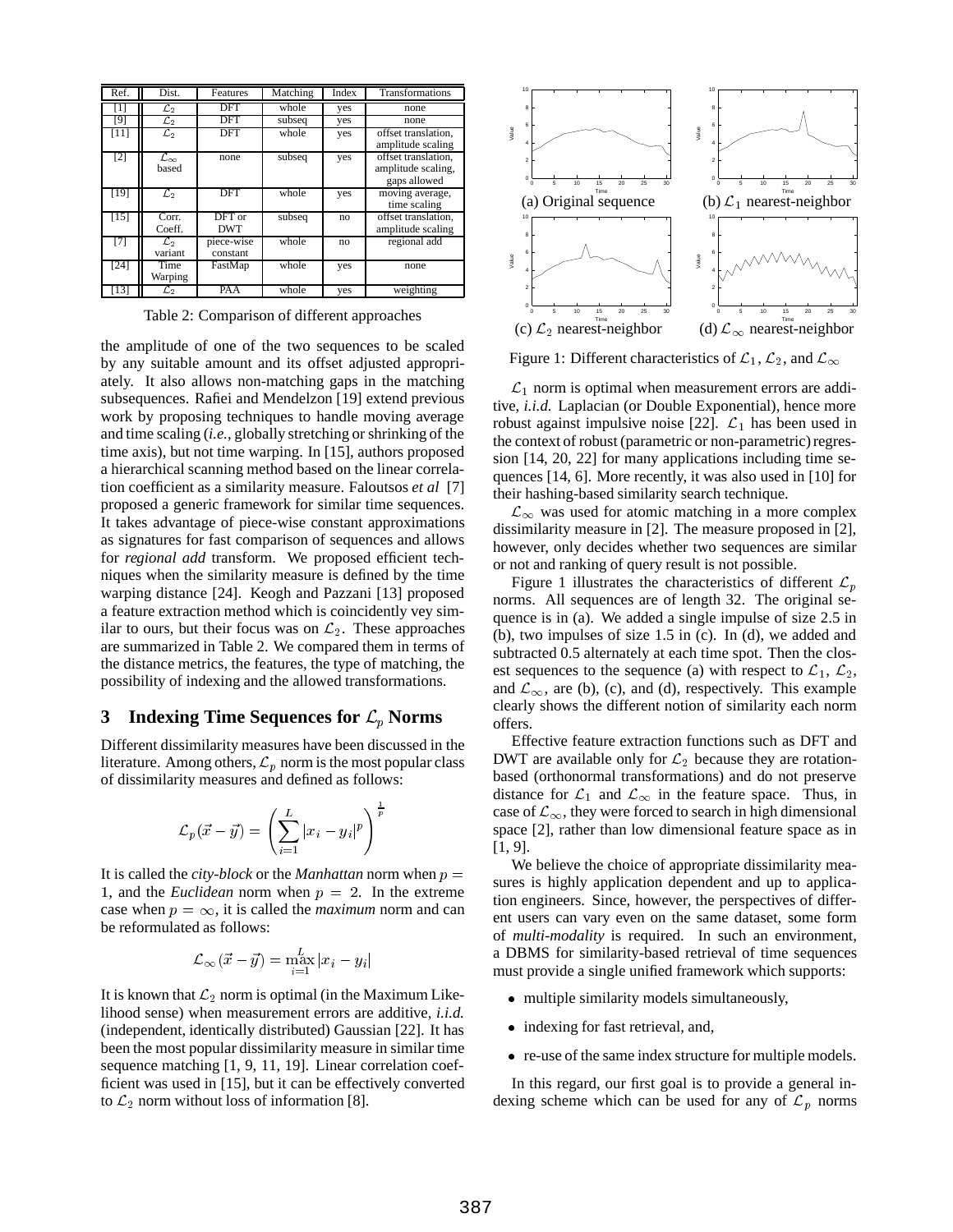$(p = 1, 2, \ldots, \infty)$ . We specifically support the following two types of queries.

# **Problem 3.1 (**Lp**-based Whole Sequence Matching)**

*Given a query sequence*  $\vec{q}$  *and a set of sequences SEQ*  $(|\vec{q}| = |\vec{x}|,$  for all  $\vec{x} \in SEQ$ ), find all sequences  $\vec{x}$  in SEQ *such that*  $\mathcal{L}_p(\vec{q} - \vec{x}) \leq \epsilon$ , *for any value of*  $p = 1, 2, \ldots, \infty$ .

**Problem 3.2 (**Lp**-based Subsequence Matching)** *Given a query sequence*  $\vec{q}$  *and a set of sequences SEQ* ( $|\vec{q}| \leq |\vec{x}|$ *,* for all  $\vec{x} \in \text{SEQ}$ ), find all subsequences  $\vec{x}'$  of all  $\vec{x}$  in SEQ *such that*  $|\vec{q}| = |\vec{x}'|$  *and*  $\mathcal{L}_p(\vec{q} - \vec{x}') \leq \epsilon$ , *for any value of*  $p = 1, 2, \ldots, \infty.$ 

While we are primarily concerned with *whole* and *subsequence* matching, we note that a fast method for both types of matching is also essential for more complex matching such as the one proposed in [2], in which *atomic* matching is in fact whole matching based on  $\mathcal{L}_{\infty}$ .

Some transformations can be allowed before sequences are compared. These include *offset translation*, *amplitude scaling* [11, 2, 15], and *time scaling* [19]. Offset translation subtracts/adds a certain offset value (usually mean) from each element of a sequence. Amplitude scaling multiplies a normalization factor to the element such that either the amplitude is within a fixed range or the sample variance is 1. Time scaling is to enlarge the time axis by a certain amount so that two sequences of different lengths can be matched. They provide a certain degree of flexibility in the notion of similarity. Our next goal is to support these transformations in our scheme.

**Problem 3.3 (Transformations)** *Support efficiently 'offset translation', 'amplitude scaling', and 'time scaling' in our indexing scheme.*

#### **3.1 Proposed Method – Segmented Means**

Suppose we have a set of sequences of length  $L$ . The basic idea of our proposal consists of two steps. First we partition each time sequence into s segments of equal length *l*. We assume  $L = s * l$ . Otherwise, we add zeros at the end of sequences. Note that it does not affect query results. Next, we extract simple features from each segment. We propose to use *mean* as a feature for all  $\mathcal{L}_p$  norms.

Formally, let  $\vec{x} = \langle x_1, \ldots, x_L \rangle$  be a sequence of length L. Let s and l be two numbers such that  $L = s * l$ . Then  $\vec{x}$ can be divided into s segments of length *l*. Let  $P_i^x$  denote the *j*-th segment of  $\vec{x}$ , *i.e.*,

$$
P_j^x = \langle x_{(j-1)l+1}, \ldots, x_{j\cdot l} \rangle.
$$

We define a feature vector of  $\vec{x}$  as follows. (See Figure 2) for an example.)

**Definition 3.1 (Segmented-Mean Feature)** *Given a sequence*  $\vec{x} = \langle x_1, \ldots, x_L \rangle$  *and the number of segments*  $s > 0$ , define the feature vector  $F_s^x$  of  $\vec{x}$  by,

$$
\vec{F_s^x} = \langle f_1^x, \ldots, f_s^x \rangle = \langle mean(P_1^x), \ldots, mean(P_s^x) \rangle
$$



Figure 2: Example of Segmented Means

The algorithm to compute  $F_s^x$  is fairly obvious and omitted in this paper. To avoid the possibility of false dismissals, we must show that the distance between feature vectors lower-bounds that of original sequences. It is not very hard to see that it is indeed the case, *i.e.*, for all  $p = 1, \ldots, \infty$ ,

$$
\mathcal{L}_p(\bar{F^x_s}) \le \mathcal{L}_p(\vec{x})
$$

In practice, however,  $F_s^x$  is a poor approximation of  $\vec{x}$ , since it is essentially a down-sampling of  $\vec{x}$ . Much of the information would be lost and, consequently, too many false alrams would occur.

Our goal is to find a way to compensate the loss of information so that we could reduce the number of false alarms. More specifically, we seek a factor  $\alpha_p > 1$  such that,

$$
\alpha_p \cdot \mathcal{L}_p(\vec{F_s^x}) \le \mathcal{L}_p(\vec{x})
$$

We claim that there exists such a factor, thanks to the nice mathematical property of  $F_s^x$ , and we will take advantage of it for efficient query processing. There is a well-known mathematical result on *convex* functions. We borrow the following theorem from [17, p.379].<sup>1</sup> (See Figure 3 for an intuitive example.)

**Theorem 3.1** *Suppose that*  $x_1, \ldots, x_L \in \mathbb{R}$ *, and*  $\lambda_1, \ldots, \lambda_L \in \mathcal{R}$  such that  $\lambda_i \geq 0$  and  $\left(\sum_{i=1}^L \lambda_i\right) = 1$ . *If* <sup>f</sup> *is a convex function on* <sup>R</sup>*, then*

$$
f(\lambda_1x_1+\cdots+\lambda_Lx_L)\leq \lambda_1f(x_1)+\cdots+\lambda_Lf(x_L)
$$

*where* <sup>R</sup> *is the set of real numbers.*

It is clear that  $f(\cdot) = |\cdot|^p$  is a convex function on R for  $1 \leq p < \infty$ . Hence, as a direct consequence of Theorem 3.1 by taking  $\lambda_i = \frac{1}{L}$ , we have the following corollary.

**Corollary 3.2** *For any sequence*  $\vec{x} = \langle x_1, \ldots, x_L \rangle$  *and*  $1 \leq p \leq \infty$ , the following holds.

$$
L \cdot |mean(\vec{x})|^p \leq \sum_{i=1}^{L} |x_i|^p
$$

*Or, equivalently, for each segment of*  $\vec{x}$ *, we have, for*  $1 \leq$  $j \leq s$ ,

$$
l \cdot |\text{mean}(P_j^x)|^p \le \sum_{i=(j-1)l+1}^{j \cdot l} |x_i|^p
$$

<sup>1</sup> The definitions of convex sets and functions are beyond the scope of the paper and are found in [17, pp.373-376]. Note also that we modified it such that we only consider  $R$  rather than  $\mathcal{R}^d$ .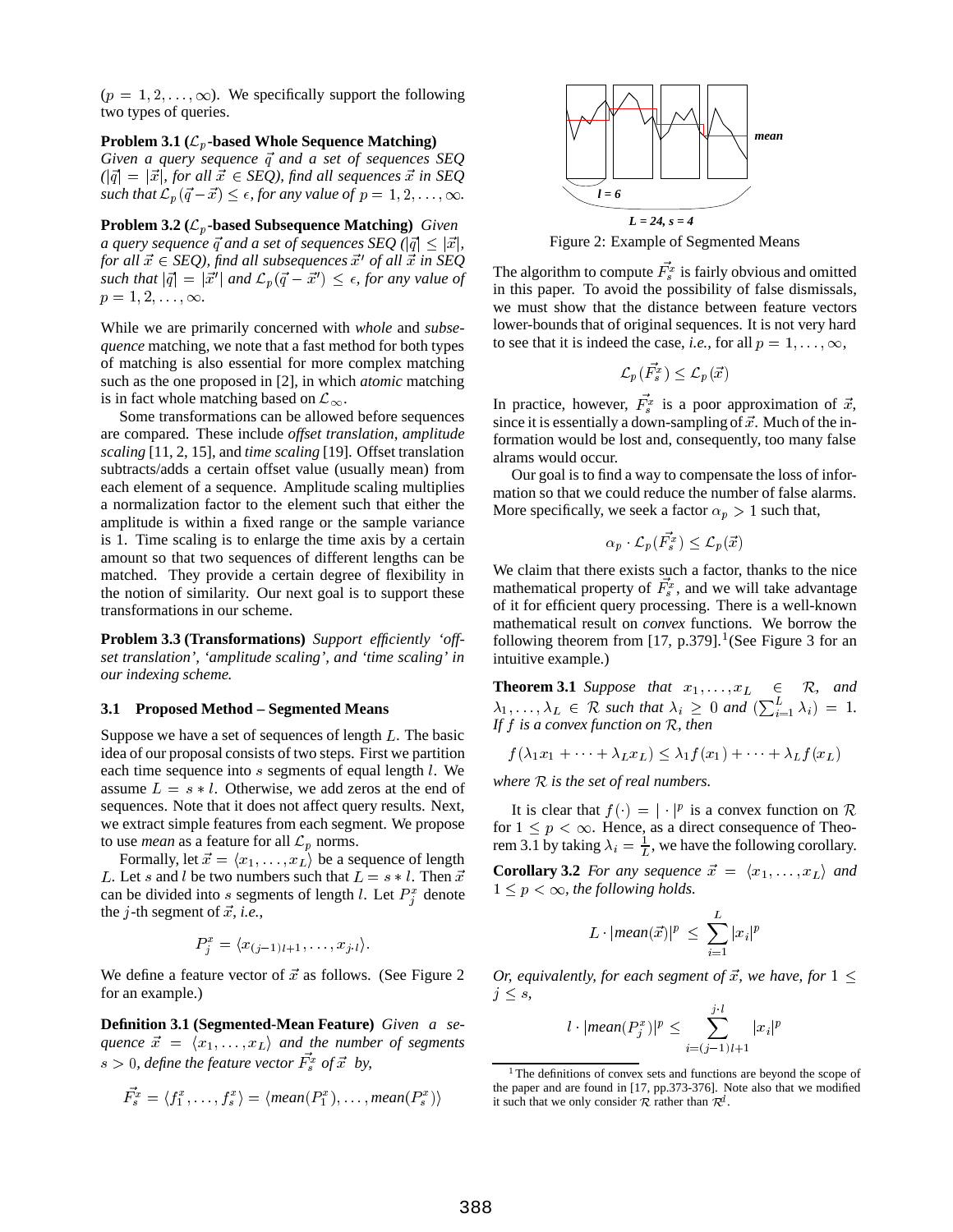

Figure 3: Illustration of convex function theorem

Now we have our main theorem as follows.

**Theorem 3.3** *For any sequence*  $\vec{x} = \langle x_1, \ldots, x_L \rangle$  *and*  $1 \le p \le \infty$ , the following holds.

$$
\sqrt[p]{l} \cdot \mathcal{L}_p(\vec{F_s^x}) \le \mathcal{L}_p(\vec{x})
$$

**Proof:** We first consider when  $p \neq \infty$ . By the definitions of  $\mathcal{L}_p$  and  $F_s^x$ ,

$$
l \cdot \mathcal{L}_p(\vec{F_s}^x)^p = l \cdot \sum_{j=1}^s |\text{mean}(P_j^x)|^p \qquad \text{can va}
$$
  
By Corollary 3.2,  $\leq \sum_{j=1}^s \left( \sum_{i=(j-1)l+1}^{j \cdot l} |x_i|^p \right)$   
 $= \sum_{i=1}^L |x_i|^p \qquad \text{a}$   
 $= \mathcal{L}_p(\vec{x})^p$ 

By taking  $p$ -th root on both sides, we prove the theorem. If  $p = \infty$ , then

$$
\mathcal{L}_{\infty}(\vec{F_s^n}) = \max_{j=1}^s |\text{mean}(P_j^n)|
$$
\n
$$
\leq \max_{j=1}^s \left( \max_{i=(j-1)l+1} |x_i| \right)
$$
\n
$$
= \max_{i=1}^L |x_i| = \mathcal{L}_{\infty}(\vec{x})
$$

Since  $\sqrt[\infty]{l} = 1$ , it completes the proof.

#### **3.1.1 Query Processing**

Thanks to Theorem 3.3, we can efficiently handle  $\epsilon$ -range queries with segmented-mean feature vectors. Suppose we are to compare two sequences  $\vec{x}$  and  $\vec{y}$ . By the theorem, we know that  $\mathcal{L}_p(\vec{x} - \vec{y}) \leq \epsilon$  implies  $\mathcal{L}_p(F_s^{\tau_x} - F_s^{\tau_y}) \leq \epsilon / \sqrt[p]{\epsilon}$ . (The converse does not hold in general.) Therefore, any  $\mathcal{L}_p$ -based  $\epsilon$ -range queries against a set of sequences  $\vec{x}$  can be correctly converted to  $\mathcal{L}_p$ -based  $(\epsilon / \sqrt[p]{l})$ -range queries against a set of the corresponding feature vectors  $F_s^x$  without worrying about the possibility of false dismissals. This is an improvement to the plain usage of the feature vectors, since we have reduced the search range by a factor of  $\sqrt[p]{l}$ .

We summarize a general strategy for the wholesequence matching (Problem 3.1) as follows:

- 1. Extract feature vectors  $F_s^x$  for all  $\vec{x} \in \text{SEQ}$ . The number of segments, <sup>s</sup>, is a system tuning parameter as the number of Fourier coefficients in [1]. (Trailing zeros are padded if necessary.)
- 2. Build an index structure on  $F_s^x$  using any of the readily available multi-dimensional access methods such as the R-tree.
- 3. For each  $\mathcal{L}_p$ -based  $\epsilon$ -range query with a query sequence  $\vec{q}$ , extract  $F_s^q$  and convert the query to an equivalent ( $\epsilon / \sqrt[p]{l}$ )-range query with  $F_s^q$  in the feature space, and perform search on the index.  $(l = [L/s])$
- 4. Filter out false alarms.

Processing subsequence matching queries (Problem 3.2) is more complex. The basic idea is fairly the same as in [9]. We assume that all sequences including query sequences are longer than a predetermined minimum length 'w'. (In this case, however, the length of each individual sequence can vary.) Then, our strategy is the following:

- and the contract of the contract of the contract of the contract of the contract of the contract of the contract of 1. A sequence  $\vec{x}$  is divided into  $(|\vec{x}| - w + 1)$  sliding windows of fixed length  $w$  and extract the segmentedmean features from them. We use the same value of s as in the case of whole-sequence matching.
	- 2. The feature vectors form a trail in the <sup>s</sup>-dimensional feature space. To reduce the storage overhead and enhance the system performance, we divide them into a few sub-trails based on the *'marginal cost'* criterion defined in [9], and compute their minimum bounding rectangles (MBRs).
	- 3. We repeat the above steps for each  $\vec{x} \in \text{SEQ}$ .
	- 4. Build an index structure on the MBRs using any of the readily available multi-dimensional access methods such as the R-tree.
	- 5. For each  $\mathcal{L}_p$ -based  $\epsilon$ -range query with a query sequence  $\vec{q}$ ,
		- (a) Divide  $\vec{q}$  into  $p(=\lfloor |\vec{q}|/w \rfloor)$  non-overlapping subsequences,  $q_k^2$ ,  $1 \leq k \leq p$ . (Note that we can ignore the remaining  $(|\vec{q}| - p \cdot w)$  elements without compromising the correctness of the query results.)
		- (b) For each feature vector of  $\vec{q_k}$ , perform  $\left(\frac{\epsilon}{\sqrt[p]{l+p}}\right)$ -range search on the index and 'OR' the query results.
	- 6. Filter out false alarms.

#### **3.1.2 Transformations - Data Preprocessing**

We have shown how to efficiently process  $\mathcal{L}_p$ -based queries using the proposed feature extraction method. We now turn to our next goal. As for offset translation and amplitude scaling, let  $\vec{y} = a \cdot \vec{x} - b$  with 'a' for the scaling factor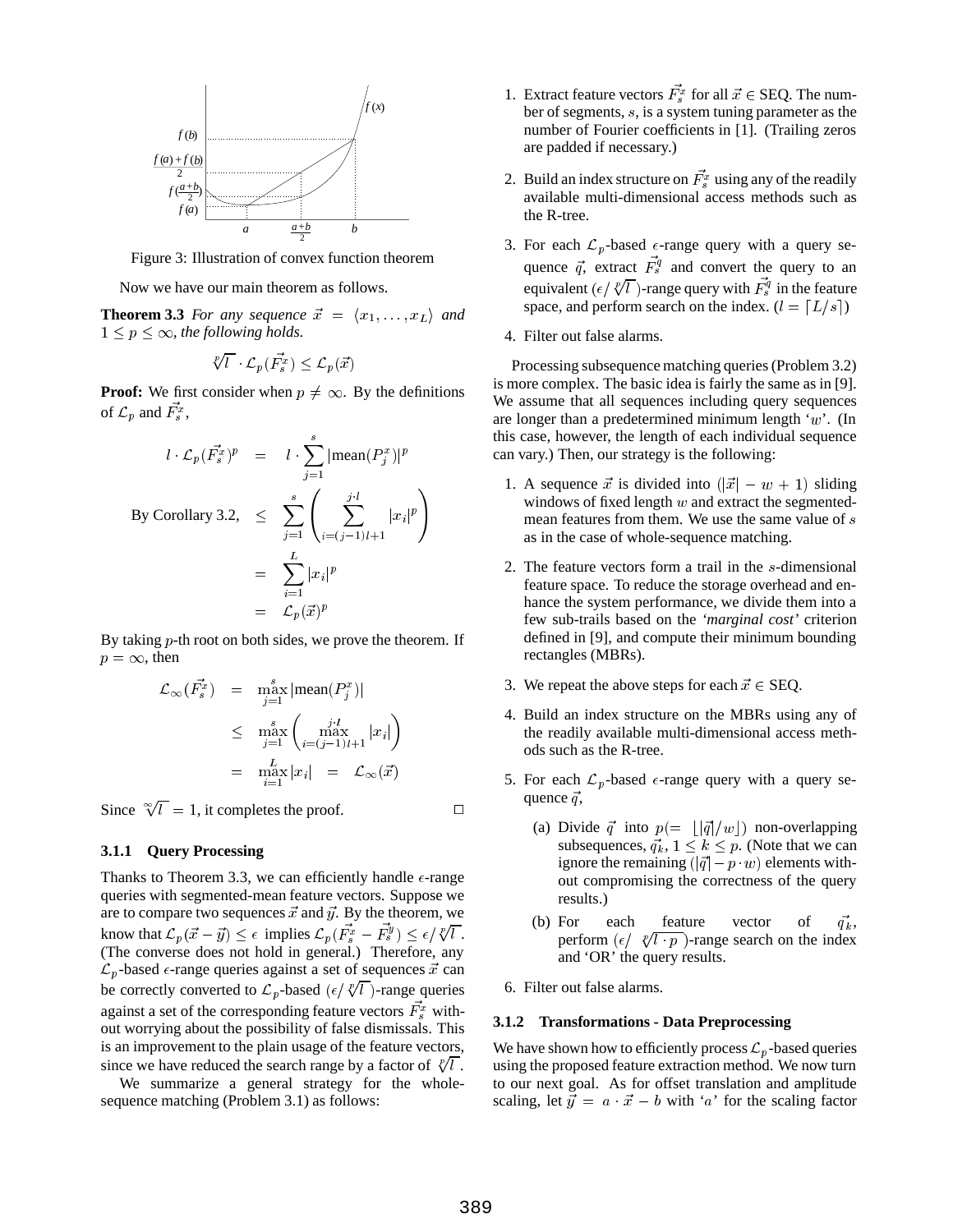```
Algorithm HaarWaveletCoefficients
   Input: X[1,\ldots,L], L=2^n for some n
   Output: H[1,\ldots,L], Haar wavelet coeff. for X[]
   H[1, ..., L] := X[1, ..., L];
   For (len := L; len >= 2; len := len/2) {
       For (i := j := 1; i < len; i := i+2, j := j+1) {
          S[j] := (H[i] + H[i+1]) / \sqrt{2};
          <code>D[j]</code> := (H[i] - H[i+1]) / \sqrt{2};
       graduated and the contract of the contract of the contract of the contract of the contract of the contract of
      For (i := 1; i <= len/2; i := i+1) {
         H[i] := S[i];H[i+(len/2)] := D[i];graduated and the contract of the contract of the contract of the contract of the contract of the contract of
   and the contract of the contract of the contract of the contract of the contract of the contract of the contract of
   Return H[1,...,L];
End Algorithm
```
Figure 4: Algorithm to compute Haar wavelet coefficients

and 'b' for the offset value. That is,  $\vec{y}$  is the translated and rescaled version of  $\vec{x}$ . Then the feature vector of  $\vec{z}$  can be computed as follows:

$$
\begin{array}{rcl}\n\vec{F}_s^y & = & \langle \text{mean}(P_1^y), \dots, \text{mean}(P_s^y) \rangle \\
& = & \langle (a \cdot \text{mean}(P_1^x) - b), \dots (a \cdot \text{mean}(P_s^x) - b) \rangle \\
& = & a \cdot \vec{F}_s^x - b\n\end{array} \tag{Sim}
$$

Thus, once we have the feature vectors, it is almost straightforward to compute the translated and rescaled versions.

As for time scaling, since extending time axis does not change the mean, the mean feature vector is *invariant* under time scaling. Let  $\vec{z}$  is an extended version of  $\vec{x}$  by 'c' times for an integer c. That is,  $z_i = x_{\lceil i/c \rceil}$ . Then,

F~z <sup>s</sup> <sup>=</sup> <sup>h</sup>mean(P z1 );:::; mean(P <sup>z</sup> <sup>s</sup> )i <sup>=</sup> c mean(P <sup>x</sup> <sup>1</sup> ) <sup>c</sup> ;:::; c mean(P <sup>x</sup> <sup>s</sup> ) <sup>c</sup> <sup>=</sup> F~x

Thus, we can reuse the same feature vector *as-is* for the time-extended version. We believe other transformations such as *moving-average* [19] can be easily handled likewise.

#### **3.2 An Alternative–How to use DWT**

se a construction of the construction of the construction of the construction of the construction of the construction of the construction of the construction of the construction of the construction of the construction of t

As an alternative, we can use the existing feature extraction methods based on orthogonal linear transforms such as DWT and DFT. In this paper, we focus on DWT, especially '*Haar*' DWT, since it has been widely used as a state-of-the-art method for various database applications recently [16, 23]. We present an algorithm to compute 1-d Haar wavelet coefficients in Figure 4. (For the theory of wavelets, readers are referred to [5].)

Since DWT as well as DFT is an orthogonal linear transform, it rotates the data distribution in a predetermined way. As such,  $\mathcal{L}_2$  norm is perfectly preserved by the transform, since it is invariant under rotations. Other  $\mathcal{L}_p$  norms for



Figure 5: Example of adjusting ranges for rotated points

 $p \neq 2$  are not preserved. Therefore, we can not use the DWT-based feature vectors for arbitrary  $\mathcal{L}_p$ -based query processing.

One way to fix the problem is to adjust the search range such that all qualifying sequences are included within the search boundary. Suppose  $\vec{x}'$  and  $\vec{y}'$  are the rotated versions of two sequences  $\vec{x}$  and  $\vec{y}$  of length L, respectively. Then, it is not hard to see the following translation rules hold: (Figure 5 describes the idea in the 2-d plane, *i.e.*,  $L = 2$ .)

$$
\begin{aligned} \mathcal{L}_1(\vec{x}-\vec{y}) \leq \epsilon & \implies \mathcal{L}_2(\vec{x}'-\vec{y}') \leq \epsilon \\ \mathcal{L}_{\infty}(\vec{x}-\vec{y}) \leq \epsilon & \implies \mathcal{L}_2(\vec{x}'-\vec{y}') \leq \sqrt{L} \cdot \epsilon \end{aligned}
$$

Similar rules are possible for  $\mathcal{L}_p$  norms for  $3 \leq p < \infty$ .

We convert each  $\mathcal{L}_1$ - and  $\mathcal{L}_{\infty}$ -based  $\epsilon$ -range queries to  $\mathcal{L}_2$ -based queries with search ranges according the above conversion rules, and then perform search on the index built on top of the DWT feature vectors. Note that, this way, we can guarantee no false dismissals. As we will see in the next section, however, it is not very efficient except for  $\mathcal{L}_2$ norm.

#### **3.2.1 The Haar DWT vs the Segmented Means**

The two types of feature vectors produced by the proposed method and the Haar DWT are closely related to each other. More specifically, we have the following theorem.

**Theorem 3.4** Let  $H_s^x$  denote a feature vector of  $\vec{x}$ , com*posed of the first* <sup>s</sup> *Haar wavelet coefficients. We further*  $$ *the following equality holds.*

$$
\mathcal{L}_2(\sqrt{l} \cdot \vec{F^x_s}) = \mathcal{L}_2(\vec{H^x_s})
$$

*where*  $l = |\vec{x}|/s = 2^{n-m}$ .

**Proof:** By definition,

$$
\begin{array}{rcl}\n\sqrt{l} \cdot \vec{F_s^x} & = & \langle \sqrt{l} \cdot \text{mean}(P_1^x), \dots, \sqrt{l} \cdot \text{mean}(P_s^x) \rangle \\
\\
& = & \langle \text{ sum}(P_1^x) / \sqrt{l}, \dots, \text{ sum}(P_s^x) / \sqrt{l} \rangle\n\end{array}
$$

Note that, if we take the Haar DWT of the above vector, we get  $H_s^x$ . Since the Haar DWT is invariant under  $\mathcal{L}_2$ , we have,

$$
\mathcal{L}_2(\sqrt{l} \cdot \vec{F_s^x}) = \mathcal{L}_2(DWT(\sqrt{l} \cdot \vec{F_s^x}))
$$
  
=  $\mathcal{L}_2(\vec{H_s^x})$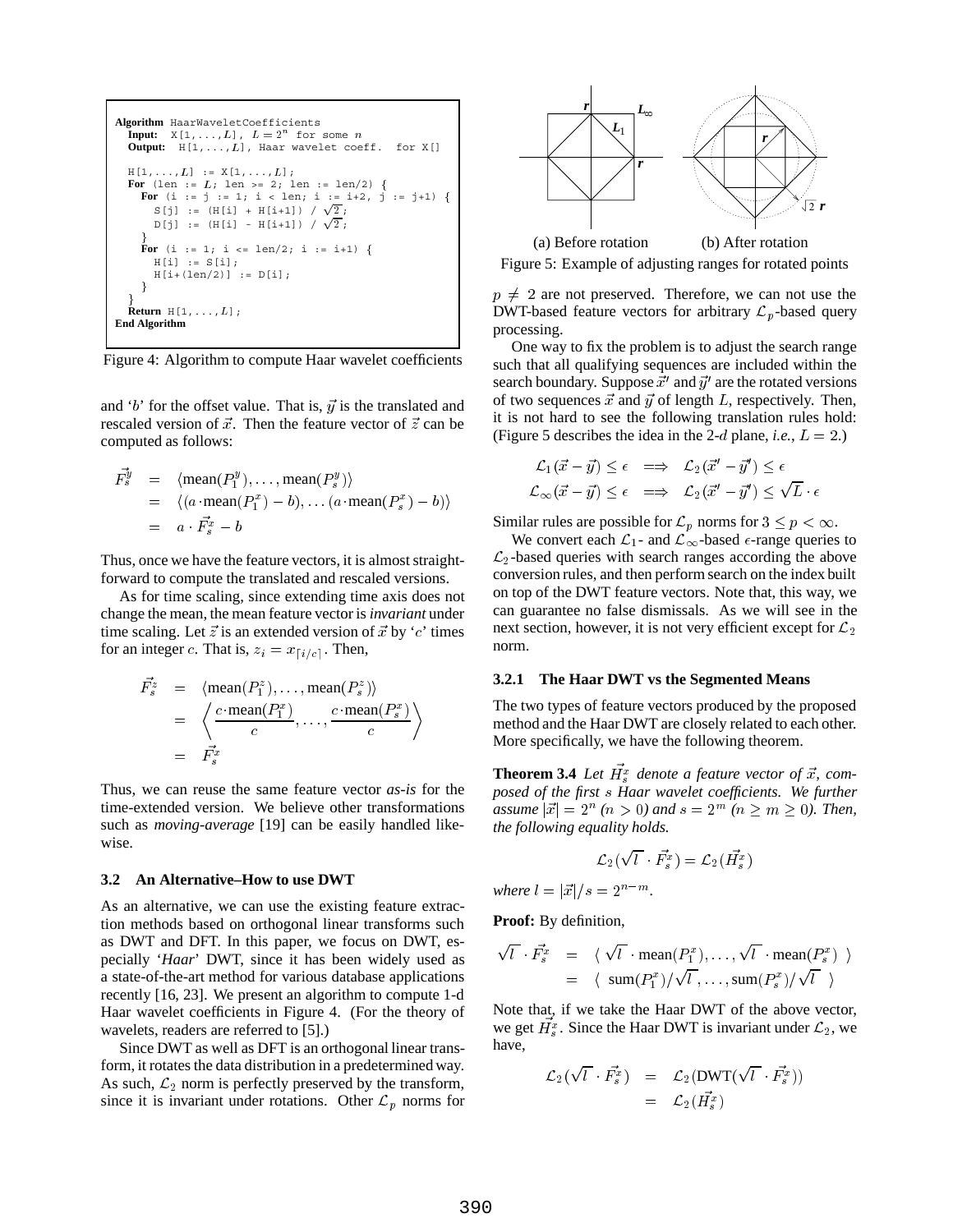

Figure 6: Examples of  $S_{SM}$  and  $S_{DWT}$ 

Hence, the theorem holds.  $\Box$ 

Let  $S_{\text{SM}}$  and  $S_{\text{DWT}}$  be two feature spaces defined by  $\sqrt{l}$   $\vec{F_s}$  and  $\vec{H_s}$ , respectively. The above theorem tells us that if the dimension of feature space is some power of 2 (*i.e.*,  $s = 2^m$ ), then the  $S_{\text{SM}}$  is a rotated version of  $S_{\text{DWT}}$ and *vice versa*. In Figure 6, we present examples of  $S_{\text{SM}}$ and  $S_{\text{DWT}}$  of 100 time sequences ( $s = 2$ ). We observe that they are indeed rotated versions of each other. In terms of indexing, however,  $S_{\text{DWT}}$  seems a little bit better since its minimum bounding rectangle (MBR) is smaller as we can see in the example. Therefore, for  $\mathcal{L}_2$ -based queries, we expect slightly better performance from  $S_{\text{DWT}}$  and, as we will see later, the experimental results prove this point.

### **4 Experimental Results**

To verify the effectiveness of the proposed method, we performed experiments on real time sequences (daily stock prices) and synthetically generated time sequences. Our experiments were based on  $\epsilon$ -range queries for both wholeand subsequence matching. We compared the proposed method and the DWT-based method as well as the sequential scanning method as a sanity checker. All methods were implemented in the C programming language. For Rtree, we used DR-tree (v2.5) library developed at the Univ. of Maryland with some modifications to handle  $\mathcal{L}_p$ -based search. As a measure of success, we recorded the wall clock time with the UNIX 'time' command. All experiments were performed on a dedicated Sun UltraSparc-1 workstation with a 143MHz CPU, 64MB of memory and SCSI disks (Seagate ST410800N), running SunOS version 5.5 operating system.

We present more specific information on the experimental setting in the following subsection.

#### **4.1 Experimental Setting**

For the experiment, we prepared two datasets of sequences. Samples of these time sequences are plotted in Figure 7.

• STOCK: The stock dataset contains 675 stocks, each with varying number of daily closing prices. The average length is 1,187. For the whole-sequence matching, we generated fixed length sequences with 128 samples each. The sample windows overlap by  $1/3$ of the window size. For subsequence matching, we used the dataset as-is.



Figure 7: Sample Time Sequences

| Dataset      |        | Num. of Seq.   (Avg.) Seq. Len. | Feature Dim. |
|--------------|--------|---------------------------------|--------------|
| STOCK        | 675    | 1.187                           |              |
| <b>SYNTH</b> | 30,000 | 128                             |              |

Table 3: Summary of the Experimental Setting

 SYNTH: Additional 30,000 synthetic sequences, with 128 samples each, were generated using the *randomwalk* model following [1]. More specifically, each sequence was generated by the following formula.

$$
x_t = x_{t-1} + \alpha \cdot z_t
$$

where  $x_0 \sim \text{Uniform}(2, 10)$ ,  $z_t \sim \text{Normal}(0, 1)$ , and  $\alpha = 0.06$ , for  $t = 1, \ldots, 128$ .

We compared the following 3 methods:

- SM: Our proposed method based on the segmented means.
- DWT: The alternative method based on the Haar wavelet transform.
- SCAN: The naive sequential scanning method.

An important parameter is the dimension of the feature space, *i.e.*, the length of feature vectors. In general, the optimal value depends on the datasets, the feature extraction methods to use, and the distance functions ( $\mathcal{L}_p$  norms). We fixed it as 4 because of the following two reasons:

- The value was good enough for both SM and DWT methods, a little more in favor of DWT, regardless of the datasets.
- Since one of our goals is to re-use the same index structure for all  $\mathcal{L}_p$  norms, we need to fix it for all values of <sup>p</sup>.

Table 3 summarizes the experimental setting.

#### **4.2 Whole Sequence Matching Queries**

We first performed  $\mathcal{L}_p$ -based whole-sequence matching queries. We took 100 sequences randomly from each dataset and used them as the query sequences. We measured the average response time (including both the search time and the post-processing time). Search ranges were chosen such that the average selectivity of query results be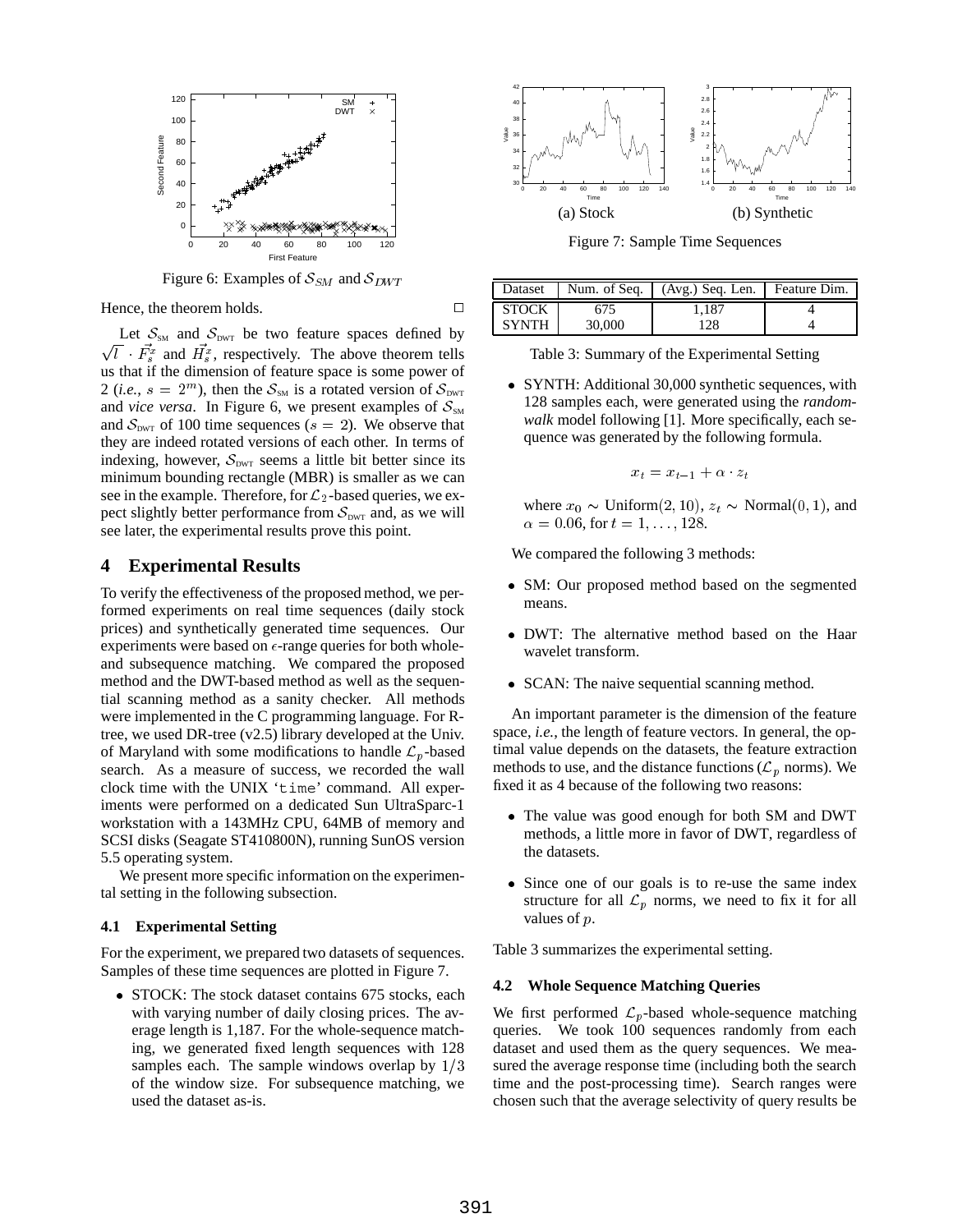

Figure 8:  $\mathcal{L}_1$ -based whole-sequence matching



Figure 9:  $\mathcal{L}_2$ -based whole-sequence matching

0.1%, 1%, 3%, and 7%, for each value of  $p = 1, 2, \infty$  and for each dataset.

The results of  $\mathcal{L}_1$ -based whole matching queries are presented in Figure 8. The proposed method is the clear winner for both datasets. Interestingly, DWT method was even slower than the SCAN method on the stock dataset. For the synthetic dataset, the proposed method achieved 10 time speedup over the DWT method and 50 time speedup over the naive method at the selectivity of 0.1%.

In the case of  $\mathcal{L}_2$ -based queries (see Figure 9), the DWT method was slightly faster than the proposed method for the stock dataset. It is, however, expected because DWT is highly optimized for  $\mathcal{L}_2$  norm. For the synthetic dataset, it is almost impossible to distinguish between the proposed method and the DWT method and they both scaled up very well.

Figure 10 presents the results from  $\mathcal{L}_{\infty}$ -based queries. Again, the proposed method is the winner for both datasets, although the difference between the proposed method and the DWT method is small in the stock dataset. For the synthetic dataset, they both scaled very well and the proposed method consistently outperformed the competitor.

As a summary, we conclude that the proposed method is the clear winner in all cases except for  $\mathcal{L}_2$ -based queries against the stock dataset. But the DWT method performed very poorly for  $\mathcal{L}_1$ -based queries.

### **4.3 Subsequence Matching Queries**

We next performed  $\mathcal{L}_p$ -based subsequence matching queries. For the stock dataset, we re-used the same query sequences that had been used for the whole matching queries. For the synthetic dataset, we used the first 64 values of the query sequences from the whole matching experiment. Hence the ratios between the query length and the data length are 128:1187 for the stock dataset and 64:128 for the synthetic dataset. The search ranges were chosen in the same way as in the previous experiment.

In Figure 11, presented are the results from  $\mathcal{L}_1$ -based subsequence queries. We observed that, again, the proposed method is the clear winner for both datasets and it scales very well even at the relatively hight selectivity (7%). The DWT performed poorly for both datasets. At highest selectivity, it almost converged to the naive method.

In Figure 12,  $\mathcal{L}_2$ -based query results are shown. Yet gain, the DWT method performed slightly better than the proposed method on the stock dataset, but the difference was small. For the synthetic dataset, the proposed method outperformed the DWT method just a little after 1% of selectivity. On both datasets, they scaled very well.

In the case of  $\mathcal{L}_{\infty}$  (Figure 13), the results are not much different from the other cases and the proposed method consistently outperformed the competitor.

**Summary** In Table 4, we present the relative response time of the proposed method *w.r.t.* the DWT-based method for the 3%-selectivity queries. For  $\mathcal{L}_1$ -based queries, the proposed method outperforms the DWT-based method by big margins, in all datasets. For  $\mathcal{L}_2$ -based queries, the DWT-based is slightly faster as we anticipated. Note, however, the proposed method outperforms in subsequence queries against the synthetic dataset. For  $\mathcal{L}_{\infty}$ -based queries, the proposed method consistently outperforms by the competitor by up to 30% margin. Overall, we conclude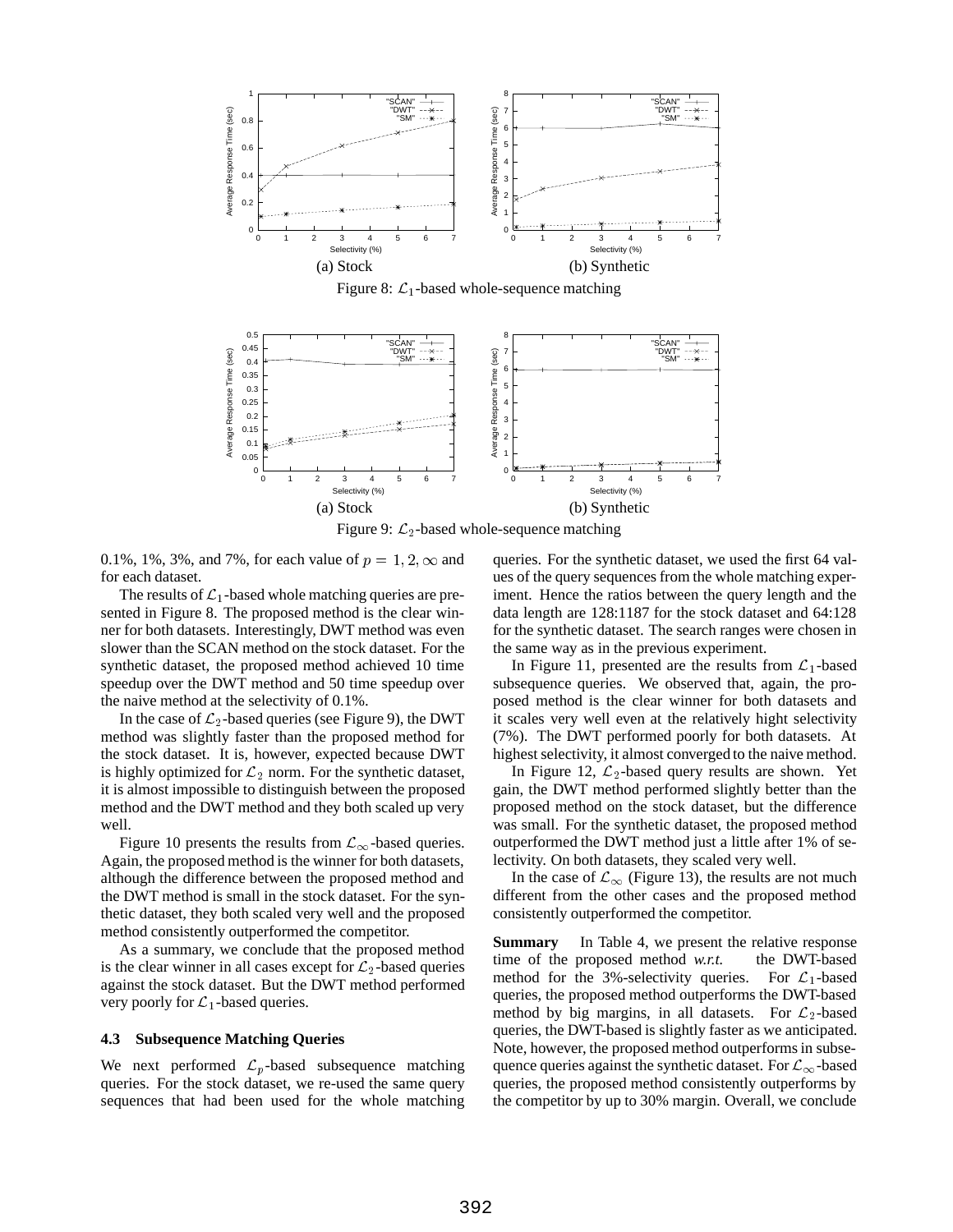

Figure 10:  $\mathcal{L}_{\infty}$ -based whole-sequence matching



Figure 11:  $\mathcal{L}_1$ -based subsequence matching

| Dataset | Whole |    |              | Subsequence |      |              |
|---------|-------|----|--------------|-------------|------|--------------|
|         | ∼     | L2 | $\sim\infty$ | ∼           | L2   | $\sim\infty$ |
|         |       |    | 0.93         | 0.43        |      | 0.88         |
|         |       |    |              |             | 0.95 |              |

Table 4: Relative response time  $(T_{SM}/T_{DWT})$  for 3%selectivity queries

that the proposed method is the winner in the competition.

# **5 Conclusion**

The major contribution of the paper is two-folds:

- **Multi-modality Support:** No single model of similarity is suitable for every application. Sometimes several similarity models may be required for the same database of sequences, depending on the different perspectives of different users. We addressed this problem by supporting arbitrary  $\mathcal{L}_p$  norms for any value of  $p = 1, 2, \ldots, \infty$ , because they are the most popular class of dissimilarity measures and, also, they can be used as the building blocks for more complex ones. No previous work has proposed a single framework to support this *multi-modal* query processing for time sequences.
- **Efficient Indexing:** For efficient query processing, we proposed a new unified indexing scheme which provides the following advantages over previous approaches.
	- All  $\mathcal{L}_p$  norms are supported simultaneously.
	- **–** Indexing for fast retrieval is supported.
- **–** The same index structure can be re-used for different  $\mathcal{L}_p$  norms.
- **–** It is easy to incorporate such data preprocessing techniques as 'offset translation', 'amplitude scaling', and 'time scaling'.

We showed the soundness of our method mathematically. We also explained in detail how to efficiently process both the whole-sequence and the subsequence matching queries in our unified indexing scheme. Through extensive experiments, we verified that our method is very efficient. Our method achieved up to 10 time speedup over the DWT-based state-of-the-art method and scaled up very well for all  $\mathcal{L}_p$  norms on both the real and the synthetic datasets. Further research will focus on extending the proposed method to a broader class of similarity models.

# **References**

- [1] R. Agrawal, C. Faloutsos, and A. Swami. Efficient similarity search in sequence databases. In *Proc. of the FODO Conf.*, Evansotn, IL, October 1993.
- [2] R. Agrawal, K.-I. Lin, H. S. Sawhney, and K. Shim. Fast similarity search in the presence of noise, scaling, and translation in time-series database. In *Proc. of the VLDB Conf.*, Zürich, Switzerland, 1995.
- [3] N. Beckmann, H.-P. Kriegel, R. Schneider, and B. Seeger. The R\*-Tree: an Efficient and Robust Access Method for Points and Rectangles. In *Proc. ACM SIGMOD Conf.*, pages 322–331, Atlantic City, NJ, May 1990.
- [4] S. Berchtold, D. A. Keim, and H.-P. Kriegel. The X-tree: An Index Structure for High-Dimensional Data. In *Proc. VLDB Conf.*, Bombay, India, 1996.